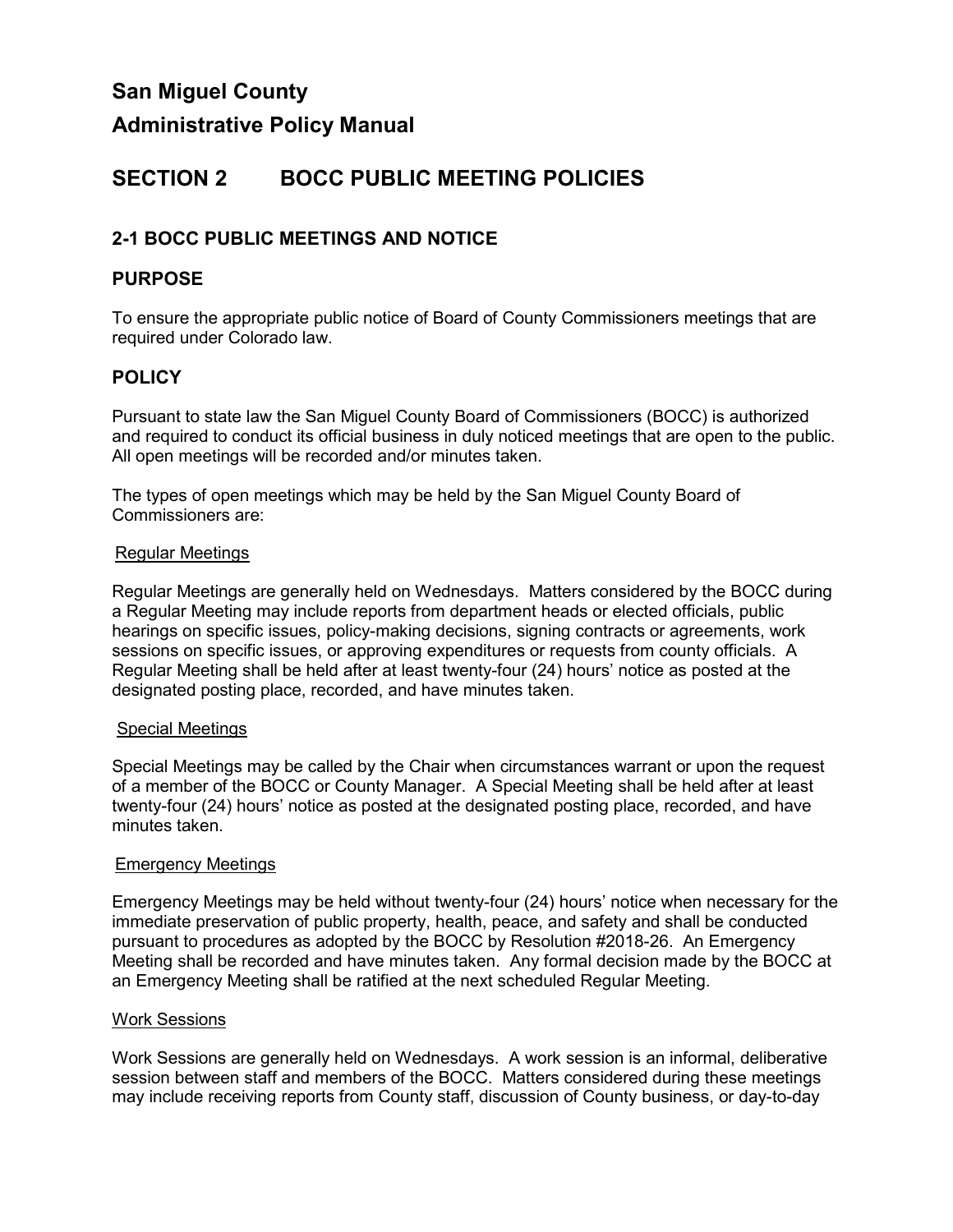## **Administrative Policy Manual**

oversight of property or employee supervision. No formal, policy-making decisions may be made at a work session. A work session shall be held after at least twenty-four (24) hours' notice as posted at the designated posting place, recorded, and minutes will not be taken.

The BOCC shall annually designate posting places for BOCC open meeting notices.

The official designated posting place for all BOCC notices will be online [https://www.sanmiguelcountyco.gov/liveagenda.](https://www.sanmiguelcountyco.gov/liveagenda)

BOCC Staff shall post the regular meeting agenda at the designated posting place and on the County's official website at least two working days before the regular meeting but no less than 24 hours prior to the meeting. The posted meeting agenda is subject to change before the meeting or at the meeting.

BOCC staff shall also post the BOCC Calendar listing meetings that may be attended by one or more of the Commissioners at the designated County's official website. Changes to the BOCC Calendar may occur and shall be updated accordingly and uniformity in accepting written documents and scheduling agenda items for Board of County Commissioners meetings.

## **2-2 SCHEDULING BOCC AGENDA ITEMS POLICY**

## **PURPOSE**

To ensure consistency and uniformity in accepting written documents and scheduling agenda items for Board of County Commissioners meetings.

## **POLICY**

The Board of County Commissioners (BOCC) conducts its official county business at regularly scheduled meetings open to the public. The agenda is the official guide from which the BOCC conducts its meetings. In order to make intelligent and informed decisions, it is essential for the BOCC to have sufficient time prior to a meeting to become informed about and to review written materials pertaining to items scheduled on an agenda.

- 1. Agenda items requiring BOCC approval will be received in the BOCC Office with all supporting documents and written information, if any, at least seven (7) days in advance of that meeting at which they will be considered. The deadline is 4:45 p.m. on Wednesday preceding the regular Wednesday meeting.
- 2. All county staff must include a written memo providing pertinent information for each agenda item submitted. No memo is required for monthly department reports.
- 3. All contracts and agreements should be reviewed by the County Attorney's Office prior to submittal for BOCC approval.
- 4. Public hearings (agenda items that require formal published notice) shall be scheduled to provide adequate legal notice before the public hearing.
- 5. Applicants shall submit all land use items directly to the Planning Department. Planning staff will coordinate with the Clerk to the Board to schedule those land use items requiring BOCC review.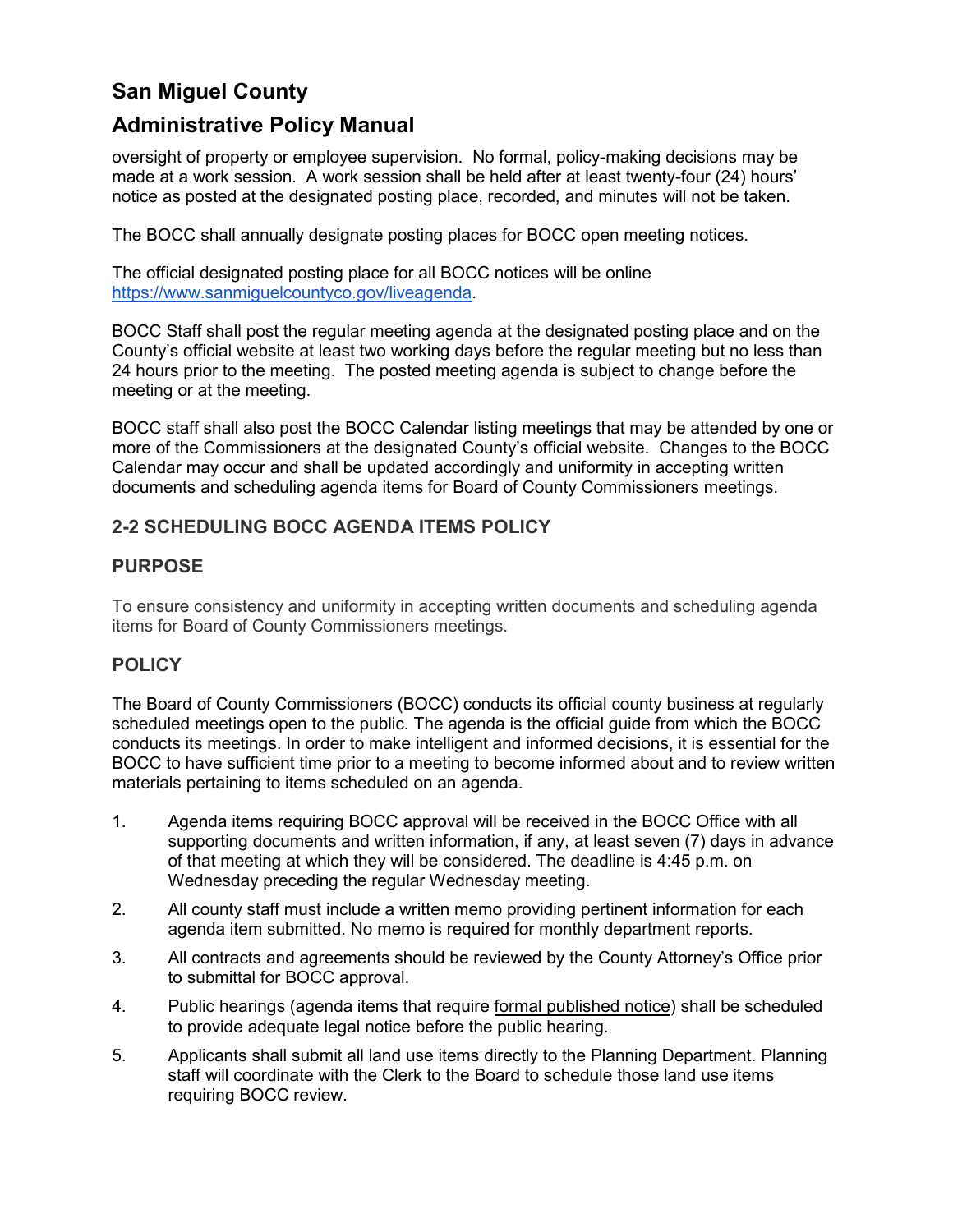## **Administrative Policy Manual**

- 6. Exceptions to the submittal deadlines will be referred to the County Manager and Board Chair and may not be granted unless an emergency can be clearly demonstrated.
- 7. An elected official, department head or member of the public may request a matter within the jurisdiction of the BOCC be placed on an agenda of a regular meeting. The request must be in writing and be submitted to the BOCC office with any supporting documents at least seven (7) days before the scheduled meeting date. Items submitted less than a week before the scheduled meeting date may be scheduled to a later meeting in order to allow sufficient time for consideration and research of the issue.
- 8. The BOCC Chair and County Manager shall decide whether a request is within the subject matter jurisdiction of the BOCC. Items not within the subject matter jurisdiction of the BOCC may not be placed on the agenda.
	- a) In addition, the BOCC Chair and County Manager will determine if the item is merely a request for information or whether the issue is covered by an existing policy or administrative regulation before placing the item on the agenda.
	- b) The BOCC Chair and County Manager shall also decide whether an agenda item is appropriate for discussion in an open or closed session in accordance with Colorado Open Meetings Law and whether the item should be an action, discussion (i.e. staff direction, update, presentation, information) or consent agenda item.
- 9. BOCC meeting agendas and written materials pertaining to agenda items are available prior to BOCC regular meetings on the County's official website or in the BOCC office upon request.

## **2-3 BOCC PUBLIC MEETING AND PUBLIC HEARING POLICY**

### **PURPOSE**

To establish rules to govern the transaction of Board of County Commissioners' business, specifically and including guidelines for the conduct of public meetings and public hearings.

## **POLICY**

- 1. Pursuant to Colorado law the Board of County Commissioners (BOCC) is authorized and required to conduct its official business in duly noticed regular and special meetings open to the public. It must also hold and conduct duly noticed public hearings in accordance with the requirements of Colorado law and duly enacted County rules and regulations.
- 2. Section 30-10-302, Colorado Revised Statutes specifically provides that "the board of county commissioners shall meet in open session and all persons conducting themselves in an orderly manner may attend meetings. The board may establish rules to govern the transactions of its business."
- 3. To ensure its public meetings are conducted in an orderly manner and comply with applicable constitutional and statutory requirements, the BOCC established rules and regulations to govern the transaction of its business. The *Public Meeting and Hearing*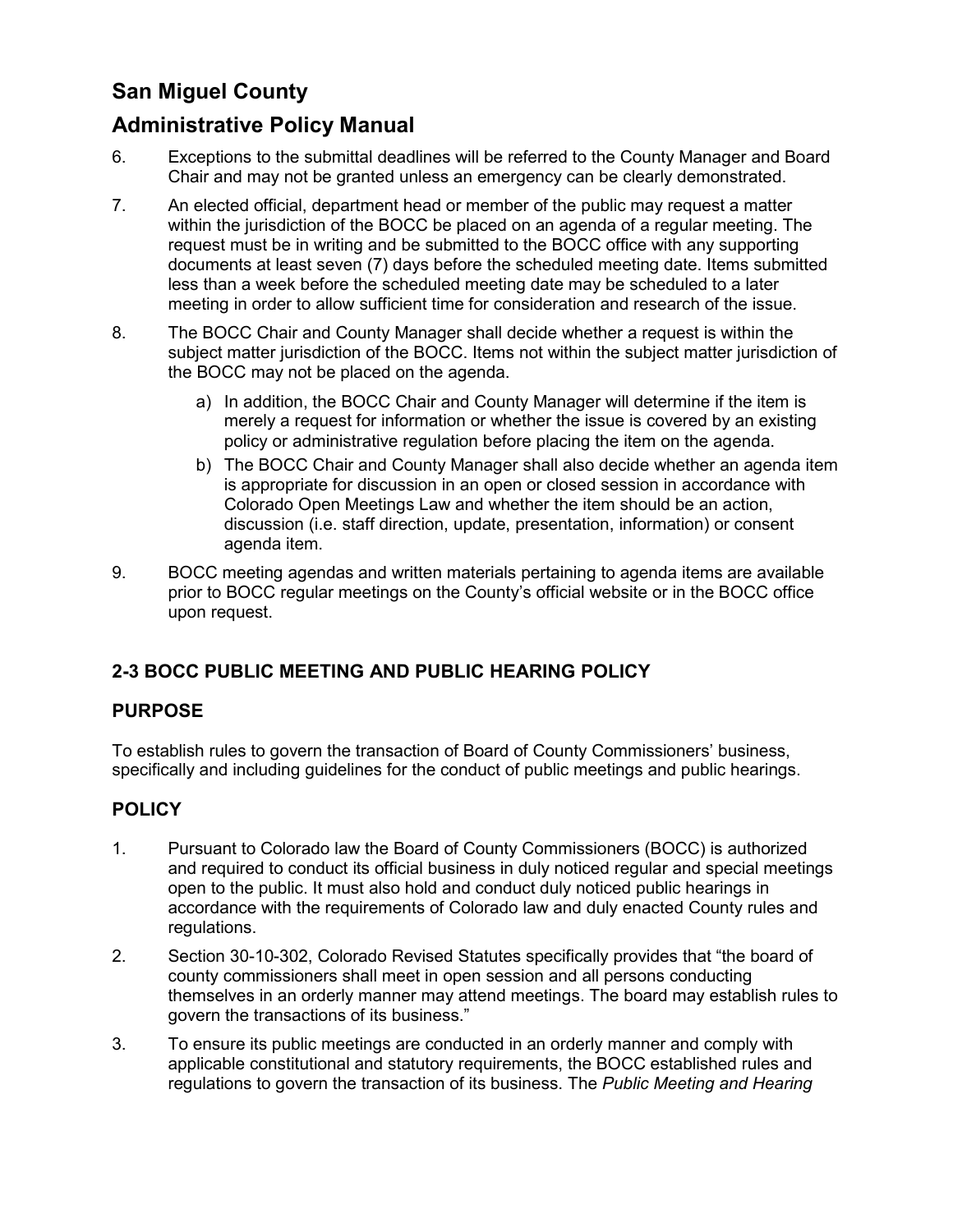## **Administrative Policy Manual**

*Guidelines* shall remain in full force and effect unless amended, repealed, and/or superseded by the BOCC.

4. The Clerk to the BOCC is authorized and directed to make copies of the *Public Meeting and Hearing Guidelines* available for members of the public, county officials and staff, and to publish such adopted copy on the County's official website.

## **San Miguel County, Colorado**

### **Board of County Commissioners Public Meeting / Hearing Guidelines**

#### I. **BOCC Chair calls Meeting/Hearing to order and notes attendance.**

- A. Chair identifies purpose/subject matter of meeting/hearing as stated in meeting notice.
- B. Chair sets forth rules/protocol for meeting/hearing. Chair announces any changes to rules/protocol applicable to specific meetings/hearings.
	- 1) Members of the public who address the Board shall first sign in. When speaking they should come forward and identify themselves for the record, stating their name and place of residence.
	- 2) The chair may set time limits on speakers. Any time limits on presentation and/or speakers should be announced in advance.
	- 3) Participants are to be advised of any limitations on cross-examination of witnesses. All cross-examination by the applicant/public shall be addressed to the Chair. The Board may limit direct or cross-examination which it determines to be producing cumulative or repetitive evidence, or in order to protect witnesses from harassment or embarrassment.

#### II. **Staff Report presentation**

- A. Proposed exhibits, as described in the staff prepared Exhibit List, shall be entered into the record. The staff has discretion on reading the Exhibit List into the record.
- B. Staff summarizes the application, its report, and supporting documentation, to be submitted into the record.
- C. BOCC puts questions to staff regarding its report.
- D. Outside agency staff/officials introduced. Outside agency/staff officials are given an opportunity to present any comments/reports they may have on the application and may be subject to questioning from BOCC.
- E. Staff introduces the applicant and applicant's representatives.

### III. **Applicant's presentation**

A. Applicant to be advised not to repeat staff presentation, and any time limitations. The purpose of the presentation is to supplement staff reports and address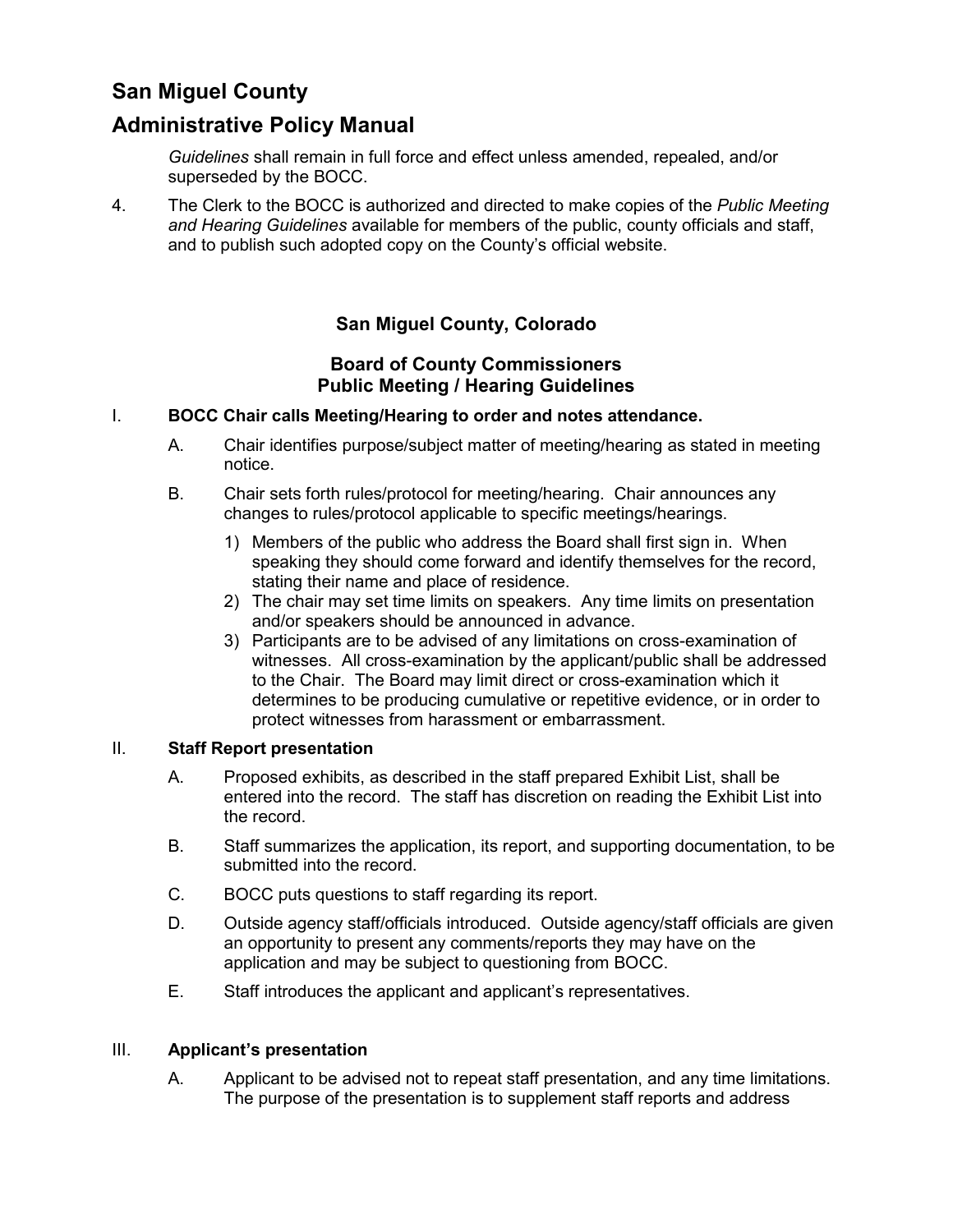## **Administrative Policy Manual**

issues not covered by staff or to respond to issues and/or concerns raised by staff reports. The applicant may enter additional exhibits not previously made part of the record.

- B. The applicant may put questions to staff regarding its report, the applicant may respond to any comments/reports from outside agency staff/officials, as well as respond to public comments in the hearing record.
- C. BOCC puts questions to applicants regarding the application and presentation.

#### IV. **Public input**

- A. Remind the audience of any applicable time limits or restrictions on testimony. Representatives of organized groups may be asked to speak first. Attorneys or other agents are requested to identify on whose behalf they are appearing.
- B. Members of the public may address the BOCC on an application; may present written or oral evidence/testimony not previously entered into the record; are advised to refrain from cumulative or repetitive evidence/ testimony.
- C. Members of the public, when recognized by the Chair, may put questions to BOCC, staff, and applicants, regarding their presentations, the application, staff reports, and public comment in the record. BOCC may place limits on crossexamination. Questions by the public of the applicant and/or other agencies/county staff should be made through the Chair.
- D. Persons engaging in disruptive behavior during the course of a public meeting/ hearing, including, but not limited to, making offensive statements, engaging in offensive conduct, continuing to speak when the chair has not recognized them, or who engage in harassment or embarrassment of persons present, including arguing with or badgering of witnesses and/or members of the BOCC, may be ruled out of order by the Chair, and, if they persist in such conduct, may be ordered by the Chair to leave the meeting. In which event such persons may be forcibly removed should they fail or refuse to voluntarily leave the meeting. The Chair may suspend/recess the public meeting/hearing until the disruption ceases. The Chair determines the good of the order at a public meeting.

### V. **Close/adjourn the public hearing/meeting**

- A. Upon completion of testimony, presentation of evidence, by staff, any outside agency staff/officials, the applicant, and members of the public, Chair announces that the hearing is closed to receipt of further evidence, except as otherwise specified, e.g. to receive further written evidence or legal argument.
- B. If the record is incomplete, the BOCC shall continue the public meeting/hearing to a date, time, and place announced at the conclusion of the hearing/meeting, for the purpose of receiving further evidence and rendering its decision.

#### VI. **BOCC decision**

A. When the record is complete, all evidence that staff, applicants, or members of the public desire to submit have been received, Chair should announce that the public hearing/meeting record is closed. BOCC should proceed to deliberate and render its decision or it may take the matter under advisement to an announced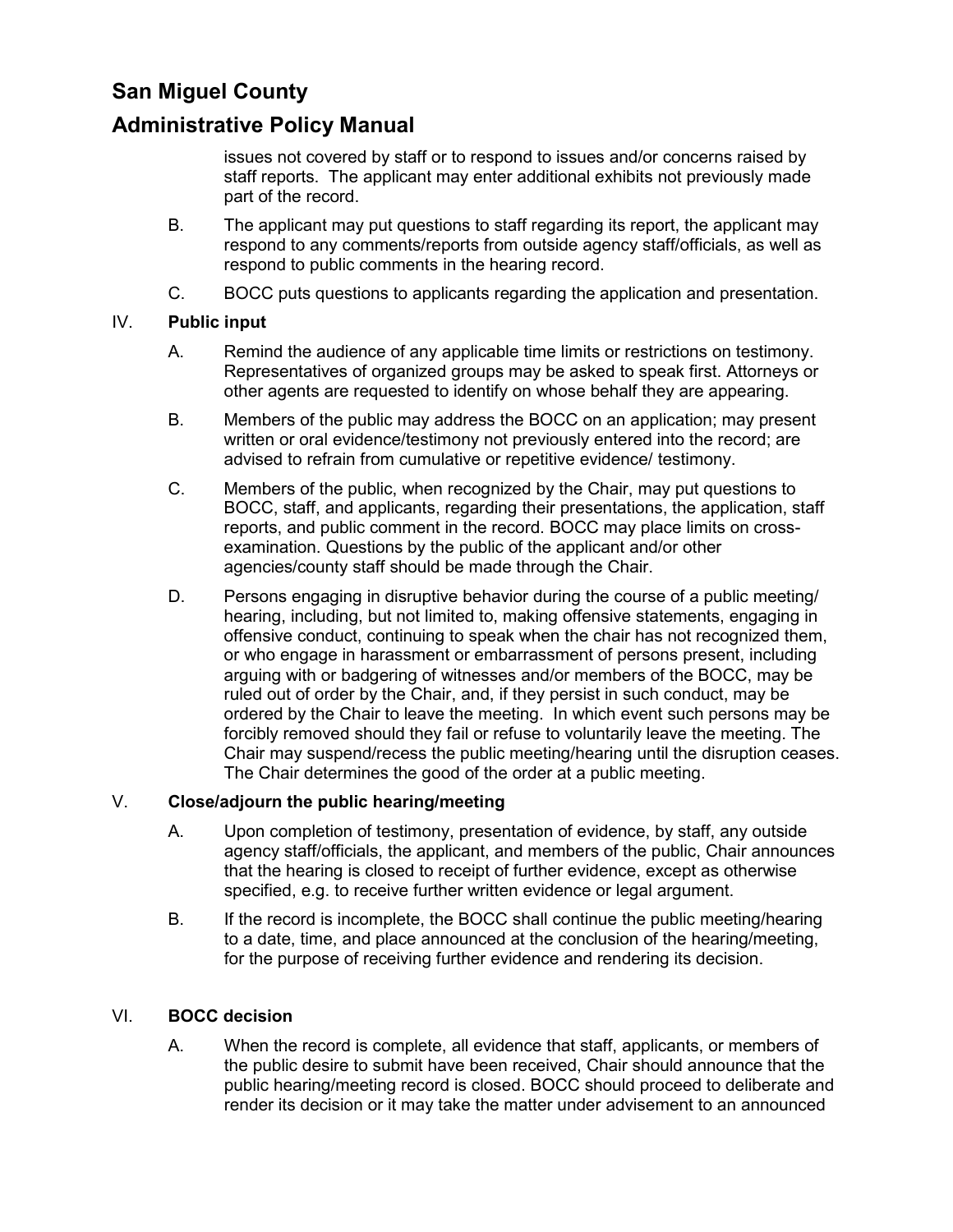## **Administrative Policy Manual**

date, time, and place, at which it will publicly deliberate and render its decision. Should BOCC request additional information/documentation from staff/applicant during deliberations, the meeting/hearing record should be reopened, with notice to interested parties.

B. If BOCC's decision is to be reflected in a written resolution, the applicant and members of the public should be so advised at the time the oral decision is rendered. If a written resolution is to serve as the final and binding BOCC decision, the Chair should so advise.

### **2-4 SOCIAL MEDIA POLICY**

### **PURPOSE**

San Miguel County operates and maintains social media sites to provide citizens, businesses, and visitors with information about County and community programs, services, projects, issues, events, and activities. This information is intended to offer quick, convenient, and easy access for those wishing to learn about San Miguel County. The Board of County Commissioners strives to represent the County appropriately, consistently, and positively on the internet. To aid in meeting the goals of the County, the purpose of this policy is to establish procedures for creating and maintaining a social media and online community presence which is in accord with policies and directives established by the County government.

### **POLICY**

- 1. The information posted on County social media platforms is provided as a public service. San Miguel County assumes no liability for any inaccuracies the platform may contain nor does the County assume any liability for the content, comments, or advertisements posted on a platform by external individuals, agencies, or companies.
- 2. External content and/or comments included on County social media platforms do not imply endorsement by San Miguel County.
- 3. San Miguel County reserves the right to remove any content that is deemed in violation of our Social Media Content Policy or any applicable laws.
- 4. The content on County social media platforms, including all public comments, is subject to public disclosure under the Colorado Open Records Act.

### **SOCIAL MEDIA CONTENT POLICY**

#### **PURPOSE**

Every day people discuss, debate and engage San Miguel County in many online conversations. The County welcomes comments, recognizes the vital importance of participating in these conversations and is committed to participating and listening in meaningful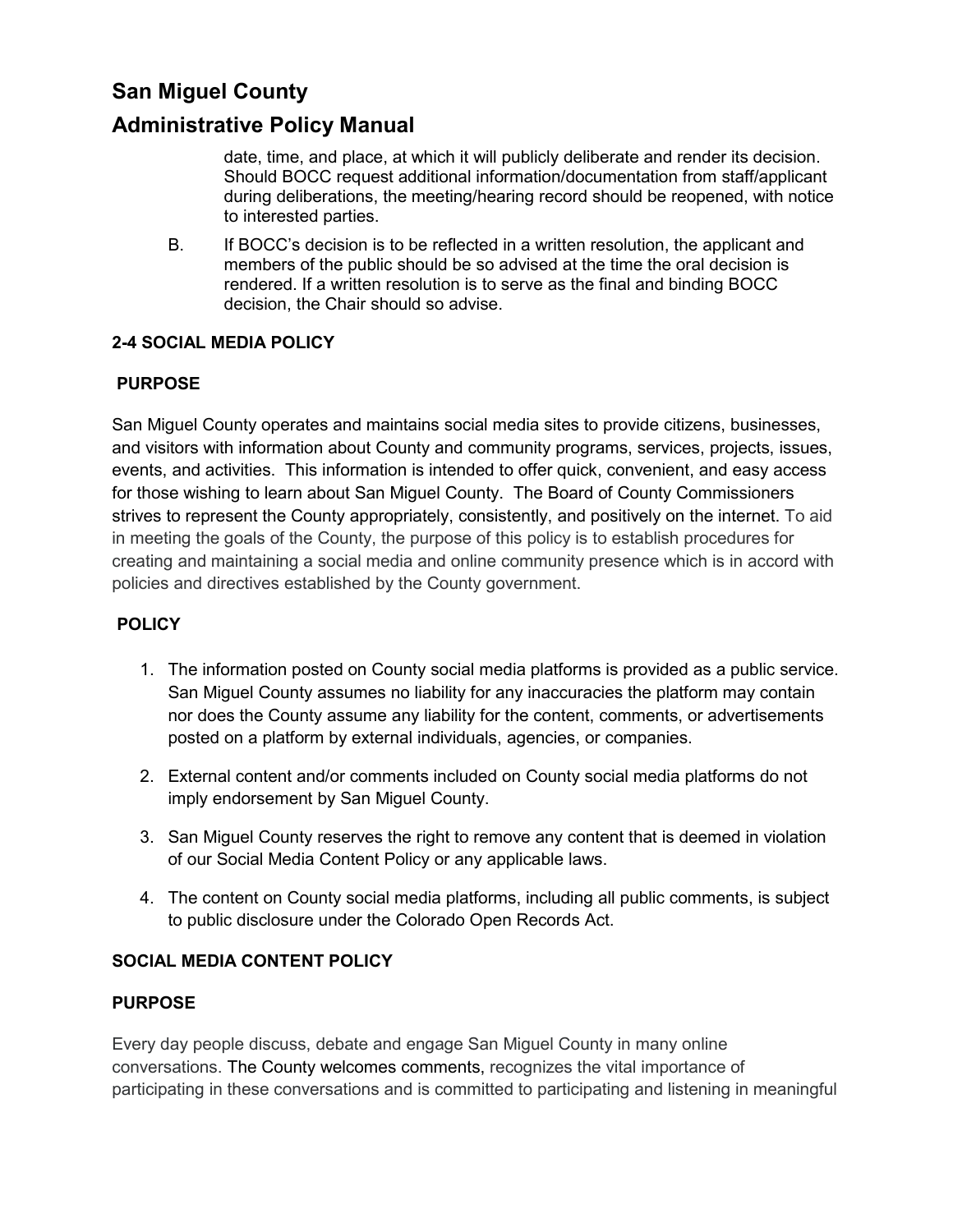## **Administrative Policy Manual**

ways. The dialog on County social media platforms is a moderated online discussion which is similar to a public meeting of the Board of County Commissioners. Because we must abide by certain standards to serve all constituents in a civil and respectful manner, all comments must comply with the guidelines listed below or may be subject to deletion.

## **POLICY**

This policy addresses official County social media sites maintained by County employees. Certain types of posts or comments are not considered protected forms of speech and may be subject to removal.

These include posts with:

- 1. Posts for any unlawful purposes, for promotion or illegal activities, or posts that violate any federal, state, or local law shall be prohibited;
- 2. No profanity or obscene language may be used;
- 3. No content or links to content of a pornographic nature will be allowed;
- 4. We encourage free speech and defend everyone's right to express their point of view, but we do not permit hate speech (speech that attacks or demeans a person or group based on age, race, sex, color, religion, national origin, disability, sexual orientation, or any other status protected by federal, state, or local law);
- 5. Disclosure of social security numbers, credit card numbers, the email address of another person, or any other identifying personal information that could potentially be used to perpetrate identification fraud is prohibited;
- 6. Any disclosure of personal addresses, telephone numbers, or other personally identifying information which could be used in the furtherance of a criminal act against another;
- 7. No unauthorized posts related to commercial speech will be allowed (i.e. no solicitations of commerce)
- 8. Post with links that are suspected of containing a virus will be removed from the application immediately;
- 9. Individuals posting comments should be aware that all comments posted on this application are subject to the Colorado Open Records Act.

All commenters who post to any San Miguel County social media applications are bound by the applications' respective usage agreements pertaining to user rights and responsibilities. Any user who repeatedly posts comments that violate these guidelines may be subject to having their ability to post on the webpage blocked.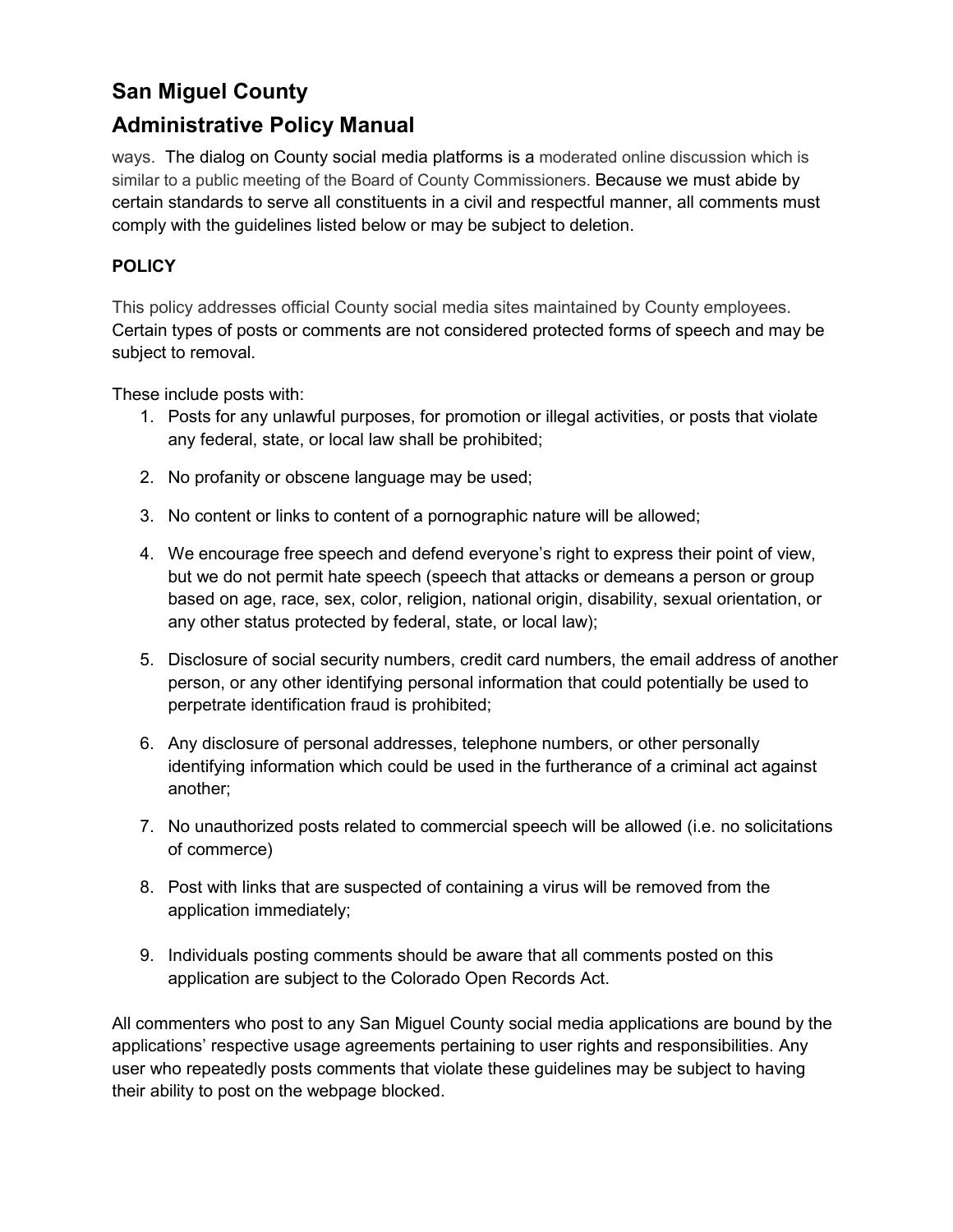# **San Miguel County Administrative Policy Manual 2-5 PUBLIC COMMENT POLICY**

### **PURPOSE**

This policy aims to encourage and direct public participation in open meetings and increase the public's access to elected officials, department heads, and staff.

### **POLICY**

The County encourages public participation in open meetings through various avenues. The County welcomes public comments, healthy debate, and the expression of diverse opinions in a respectful manner.

a. The County attempts to have multiple avenues that public members may use to participate in open meetings. This includes commenting in person, virtually, or by submitting written comments beforehand to be included in the record.

Written Comment is accepted via U.S.P.S. mail, telephone, email, or in person. San Miguel County Board of Commissioners PO Box 1170 333 West Colorado Ave., 3rd floor Telluride, CO 81435 970-728-3844 [bocc@sanmiguelcountyco.gov](mailto:bocc@sanmiguelcountyco.gov)

If available, verbal public comment is accepted in person at the open meeting or virtually through an online platform.

- b. For comments on items on the agenda, the Chairperson will open the meeting to the Public after each agenda item is presented. Once public comment is closed, members of the public will not be able to speak further on that item. The Chair, at their discretion, may limit the duration.
- c. Written comments must be received by Monday at 4:00 pm (prior to the meeting). If public comments are not received by the deadline, they will be attached to the agenda as part of the packet after the meeting. If time allows, staff will forward the late-arriving written comments to the Commissioners prior to the meeting. Comments received less than 24 hours before the meeting may not be forwarded. Late Public Comments will be identified as a late backup with a subject line. Mail/emails not directed to the BOCC will not be included in meeting minutes.
- d. All Public Comments must abide by the County Social Policy under Section 2-4. (Refer to the section above).
- e. All Public comments are considered public record and will be treated as so.
- f. All Public Comment received must have the name of the person submitting the comment.